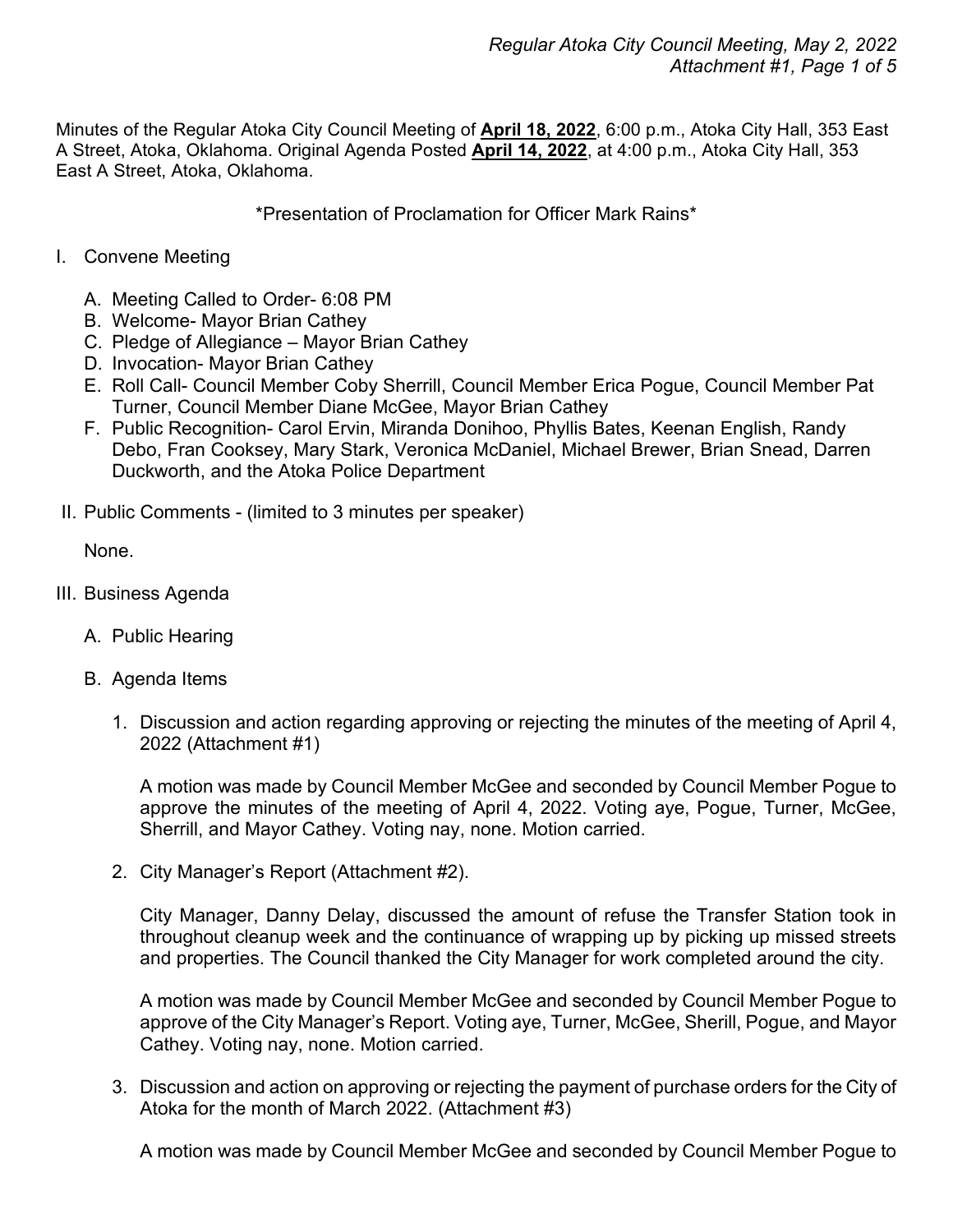approve the payment of purchase orders for the City of Atoka for the month of March 2022. Voting aye, McGee, Sherrill, Pogue, Turner, and Mayor Cathey. Voting nay, none. Motion carried.

4. Discussion and action on approving or rejecting the payment of Invoice No. 1 to Wall Engineering for Engineering Services on the Splash Pad Project. (Attachment #4)

A motion was made by Council Member McGee and seconded by Council Member Pogue to approve the payment of Invoice No. 1 to Wall Engineering for Engineering Services on the Splash Pad Project. Voting aye, Sherrill, Pogue, Turner, McGee, and Mayor Cathey. Voting nay, none. Motion carried.

5. Discussion and action to declare the month of April as Fair Housing Month in the City of Atoka. (Attachment #5)

A motion was made by Council Member McGee and seconded by Council Member Pogue to declare the month of April as Fair Housing Month in the City of Atoka. Voting aye, Pogue, Turner, McGee, Sherrill, and Mayor Cathey. Voting nay, none. Motion carried.

6. Discussion and action on adopting or rejecting Resolution No. 2022-08; making the Fiscal Year 2023 election regarding Annual Aliquot Costs in accordance with McGee Creek Amended Trust Indenture (Attachment #6)

A motion was made by Council Member Pogue and seconded by Council Member McGee to adopt Resolution No. 2022-08; making the Fiscal Year 2023 election regarding Annual Aliquot Costs in accordance with McGee Creek Amended Trust Indenture. Voting aye, Turner, McGee, Sherrill, Pogue, and Mayor Cathey. Voting nay, none. Motion carried.

7. Discussion and action on adopting or rejecting Ordinance No. 582; an ordinance amending part 4 Animals, Chapter 1, Article A, Section 4-104 to the City Code of Atoka, Oklahoma (2020) buildings, structures for animals, location, ("Atoka City Code"), providing regulations for fowl, turkey, peacocks, chickens, laying hens, providing for repealer and severability, and declaring and emergency. (Attachment #7)

City Attorney, Johnny Sandmann, explained the changes made from the previous consideration of adopting an ordinance to limit chickens to four per residence and the need for a coop in the back yard of the property. There was Council discussion regarding homes already housing numerous chickens and/or fowl and what steps the city may take to enforce the ordinance.

A motion was made by Council Member and seconded by Council Member to adopt Ordinance No. 582; an ordinance amending part 4 Animals, Chapter 1, Article A, Section 4-104 to the City Code of Atoka, Oklahoma (2020) buildings, structures for animals, location, ("Atoka City Code"), providing regulations for fowl, turkey, peacocks, chickens, laying hens, providing for repealer and severability. Voting aye, McGee, Sherrill, Pogue, Turner, and Mayor Cathey. Voting nay, none. Motion carried.

A motion was made by Council Member Pogue and seconded by Council Member McGee to declare Ordinance No. 582 an emergency. Voting aye, Sherrill, Pogue, Turner, McGee, and Mayor Cathey. Voting nay, none. Motion carried.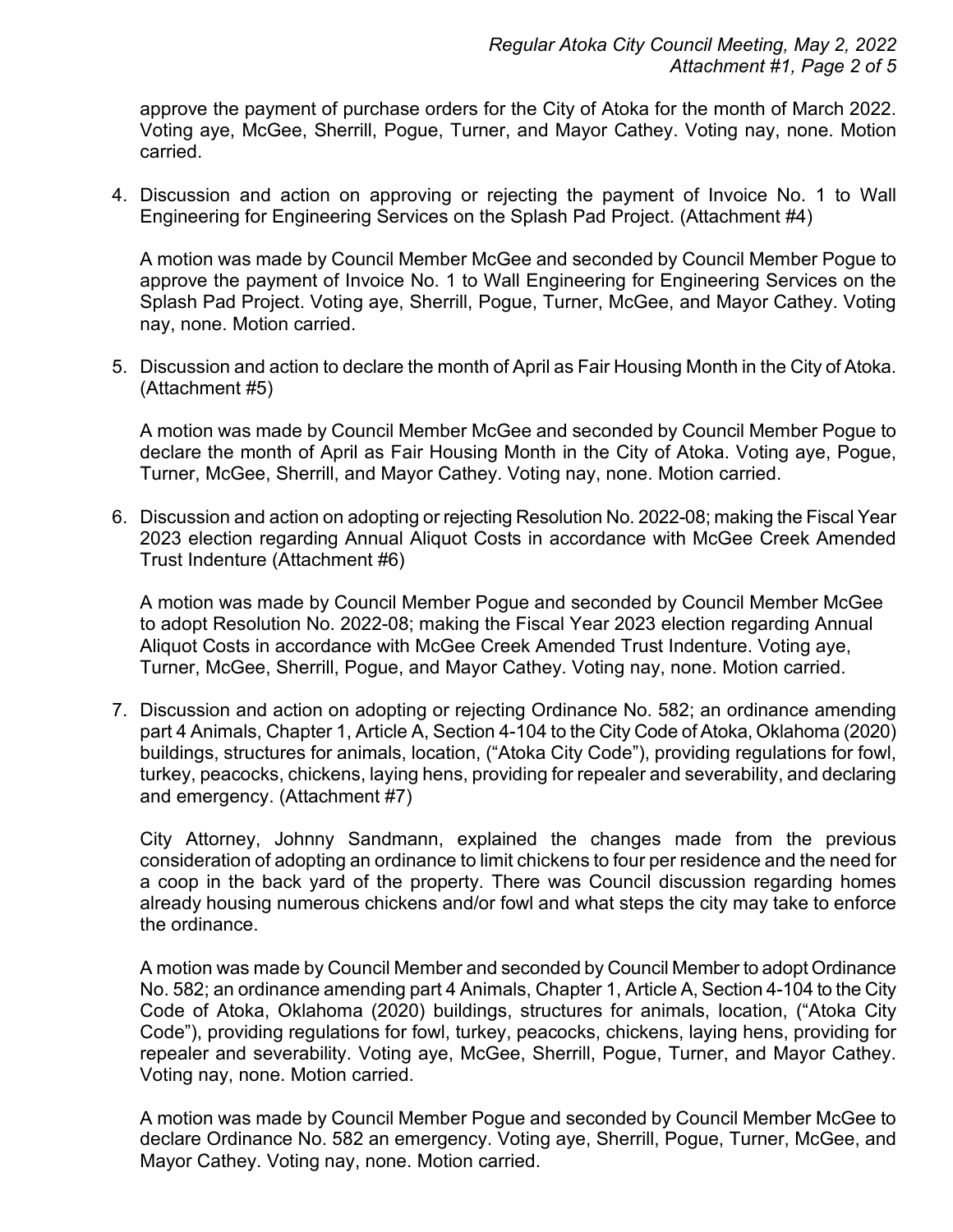8. Discussion and action on adopting or rejecting Ordinance No. 583; an ordinance amending and/or adjusting, in part, the rates, fees, and charges in section 9-803 (D); Section 9-804 (C) Section 9-805(D); and Appendix 2, Schedule of fees and charges, to the City Code of Atoka, Oklahoma (2020) ("Atoka City Code") to reflect increases to the currently existing rates, fees, and charges, and declaring an emergency. (Attachment #8)

City Attorney, Johnny Sandmann, explained the ordinance and his concern due to an article published by Oklahoma Municipal Assurance Group (OMAG) and the suggestion of keeping licensing fees the same for all businesses unless the city can determine how much more work goes into inspecting and providing a license for medical marijuana businesses. Comparisons were made to neighboring cities fees. Code Enforcement Officer, Phyllis Bates, stated that medical marijuana businesses do require more work as far as inspections, and the need for more police patrol around the area.

A motion was made by Council Member Erica Pogue to reject Ordinance No. 583. There was no second.

A motion was made by Council Member McGee and seconded by Mayor Cathey to table Ordinance No. 583 for a later date. Voting aye, Turner, McGee, Sherrill, and Mayor Cathey. Voting nay, Pogue. Motion carried.

9. Discussion and action regarding approving or rejecting the dedication of a public street to be known as East Red Bud Lane. (Attachment #9)

City Attorney, Johnny Sandmann, addressed the council regarding the proposition presented by Pilot and incoming potential business owners to dedicate the driveway serving the Pilot as East Red Bud Lane as a means to release Pilot from an obligation to maintain the drive that will serve multiple businesses. Pilot would be responsible for making upgrades before the city will take over. Council discussion took place regarding changing the name to something other than East Red Bud Lane and issues with existing Red Bud Lane residents and the 911 addresses.

A motion was made by Council Member McGee and seconded by Council Member Pogue to approve the dedication of a public street by striking the word "East" and to be known as Red Bud Lane. Voting aye, McGee, Sherrill, Pogue, Turner, and Mayor Cathey. Voting nay, none. Motion carried.

10.Discussion and action regarding approving or rejecting the Airport Site Selection Study Agreement between the City of Atoka and H.W. Lochner, contingent on a grant from the Oklahoma Aeronautics Commission in which they will provide funding for 95% of the cost. (Attachment #10)

Mayor Cathey updated the council of a recent meeting he attended regarding the airport. Lochner Representative, Keenan English, addressed the council to discuss what the study will entail and provided the council with a predicted timeline pertaining to a new Atoka Municipal Airport. There is no commitment to continue once the site study is complete. Mayor Cathey, Carol Ervin, and Keenan English expressed the need for Atoka to have a larger airport in order to better serve the larger aircrafts that wish to land closer to Atoka for business.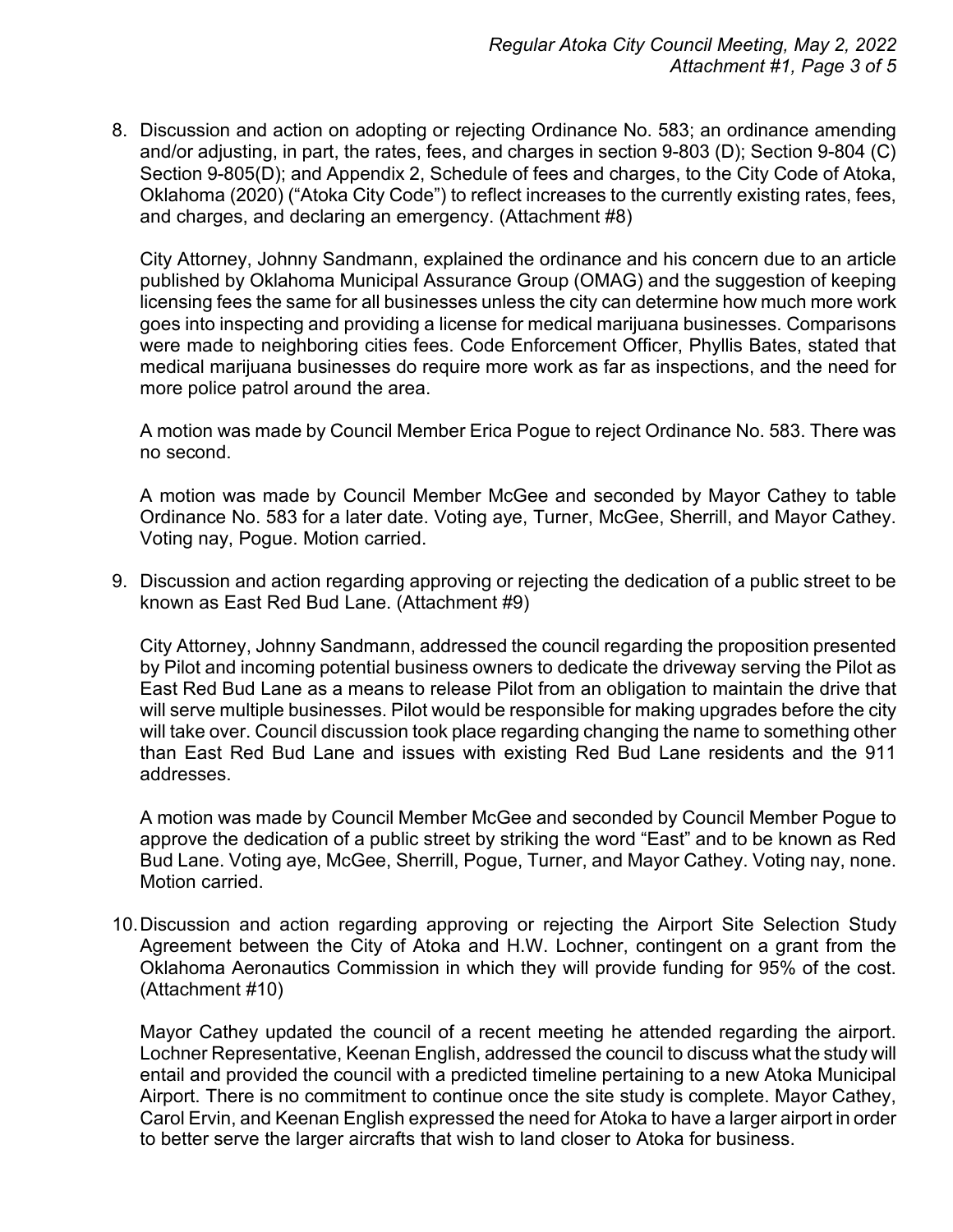Discussion and action regarding approving or rejecting the Airport Site Selection Study Agreement between the City of Atoka and H.W. Lochner, contingent on a grant from the Oklahoma Aeronautics Commission in which they will provide funding for 95% of the cost. Voting aye, Sherrill, Pogue, Turner, McGee, and Mayor Cathey. Voting nay, none. Motion carried.

11.Discuss and take action on approval of Mayor signing all application documents including Citizens Participation Plan, which is associated with the Community Development Block Grant discussed at the regular City Council meeting of April 4, 2022.

A motion was made by Council Member McGee and seconded by Council Member Pogue to approve of the Mayor signing all application documents including Citizens Participation Plan, which is associated with the Community Development Block Grant discussed at the regular City Council meeting of April 4, 2022. Voting aye, Pogue, Turner, McGee, Sherrill, and Mayor Cathey. Voting nay, none. Motion carried.

12.Discuss and take action on Southern Oklahoma Development Association (SODA) Administering our grant if awarded, which is associated with the Community Development Block Grant discussed at the regular City Council meeting of April 4, 2022.

A motion was made by Council Member Pogue and seconded by Council Member McGee to approve of Southern Oklahoma Development Association (SODA) Administering our grant if awarded, which is associated with the Community Development Block Grant discussed at the regular City Council meeting of April 4, 2022. Voting aye, Turner, McGee, Sherrill, Pogue, and Mayor Cathey. Voting nay, none. Motion carried.

- C. Public Requested Agenda Items
- IV**.** Consent Agenda Items

None.

V. Executive Session

None.

VI. New Business

None.

VII. Council Comments

None.

## VIII. Adjournment

A motion as made by Council Member McGee and seconded by Council Member Pogue to adjourn this meeting at 6:53 PM. Voting aye, Sherrill, Pogue, Turner, McGee, and Mayor Cathey. Voting nay, none. Motion carried.

## **Adjourned at 6:53 PM**